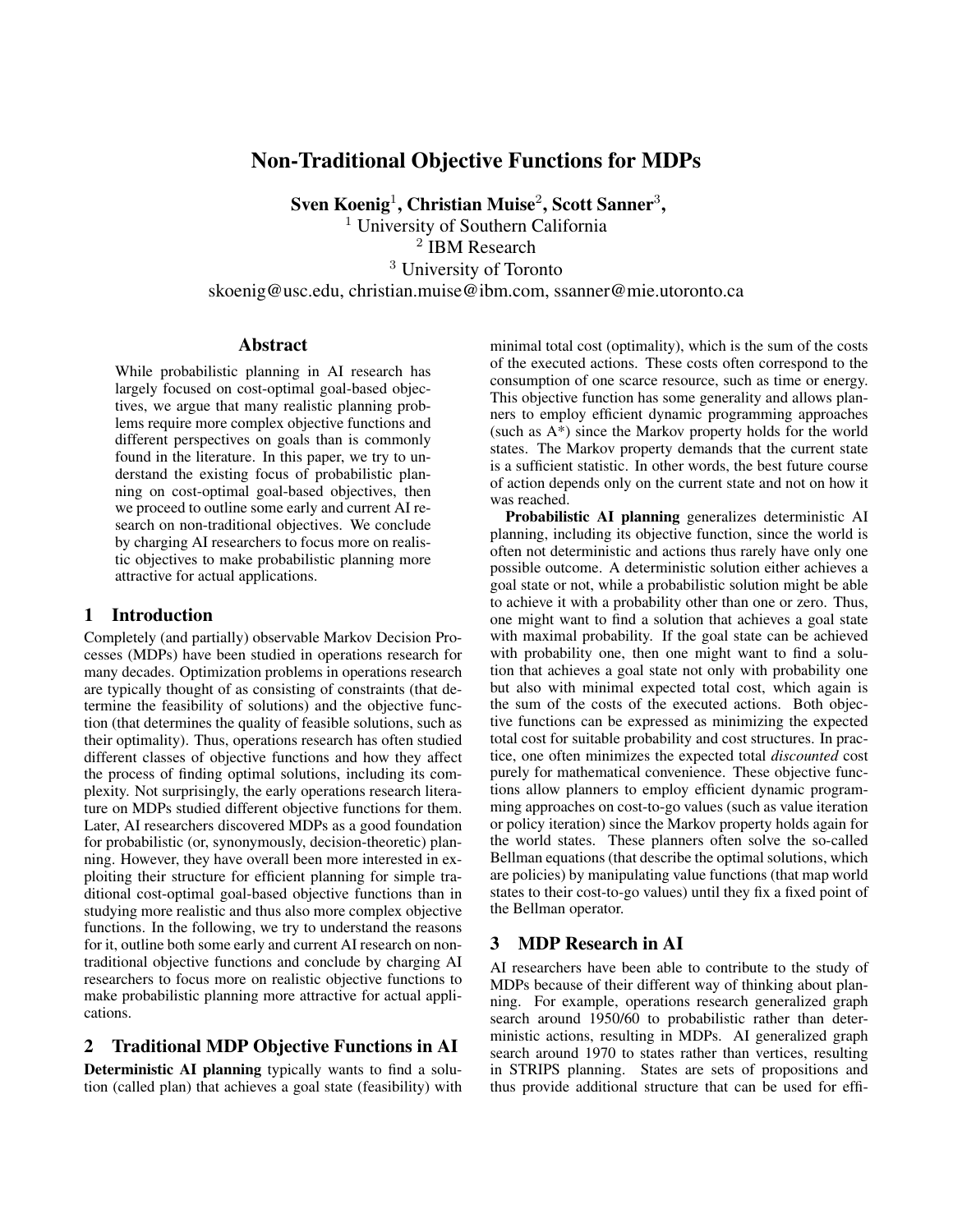cient planning. Once AI researchers discovered MDPs, they could utilize this structure around 1990/2000 to develop symbolic, structured and factored MDPs [Boutilier *et al.*, 1999; Koller and Parr, 1999] and ways of finding optimal solutions for them that, for example, do not express value functions as tables but in more structured form (SPUDD [Hoey *et al.*, 1999], for example, uses decision diagrams), which results in state abstraction that can allow for compact storage and the capability to generalize across states. AI also brought to bear other AI approaches for finding optimal solutions, including search with macro actions [Sutton *et al.*, 1999; Parr and Russell, 1998] (which results in temporal abstraction) and forward search [Bonet and Geffner, 2000; Hansen and Zilberstein, 2001] (which needs to consider only states reachable from the start state under the encountered policies). The heuristic forward search approach LAO\* [Hansen and Zilberstein, 2001] has also been generalized to apply to factored MDPs [Hansen *et al.*, 2002; Feng and Hansen, 2002]. Approaches such as decision-theoretic refinement planning [Doan and Haddawy, 1995], MAXQ [Dietterich, 2000] and HAM [Parr, 1998] use task-decomposition and incompletely specified policies to speed up their computations. However, almost all of this early AI research on MDPs was done for minimizing the expected total cost.

#### 4 MDP Planning with Risk and Deadlines

MDPs are now described in many AI textbooks, such as in "AI: A Modern Approach" [Russell and Norvig, 2003]. Interestingly, utility theory is discussed in one of its chapters as well, which points out that maximizing the expected total utility for non-linear utility functions is rational for probabilistic planning in high-stake one-shot decision situations - an old insight from decision theory [Bernoulli, 1738; von Neumann and Morgenstern, 1947] that has also been pointed out in the AI literature on MDPs [Koenig and Simmons, 1994]. For example, when contestants decide whether to go for the one-million dollar question on the quiz show "Who Wants to be a Millionaire", they typically do not choose the alternative with minimal expected pay-off because they are risk-averse, that is, worry more about the worst case than the average case (as dictated by Murphy's law). MDPs are discussed in another chapter of Russell & Norvig as a good foundation for probabilistic planning but in the context of minimizing the expected total cost, not in the context of maximizing the expected total utility for given non-linear utility functions. Interestingly, high-stake one-shot decision situations are typical for several AI planning applications, such as in crisis situations (for example, oil spills) or on spacecraft.

Maximizing the Expected Total Reward Utility functions map the wealth of a decision maker (here: the accumulated reward) to the "warm and fuzzy" feeling (called utility) that the wealth induces. Consider the objective function of minimizing the expected total cost or, equivalently, maximizing the expected total reward, which is the sum of the rewards of the executed actions:

$$
\max_{policy} E(\sum_{time} reward(policy, time)). \tag{1}
$$

This objective function is identical to maximizing the expected total utility for any linear utility function since utility functions are unique only up to linear transformations. As explained earlier, the Markov property holds for the world states, which allows for efficient planning. However, linear utility functions model risk-neutral decision makers but, unfortunately, decision makers are typically risk-sensitive in high-stake one-shot decision situations.

Maximizing the Expected Total Utility Consider now the more realistic objective function of maximizing the expected total utility

$$
\max_{policy} E(U(\sum_{time} reward(policy, time)))
$$
 (2)

for a given non-linear utility function  $U$ . Such utility functions cannot only model risk-sensitive decision makers but also deadlines, which are typical for AI planning applications where the rewards correspond to the consumption of a scarce resource, such as time or energy - as identified by a UAI challenge on "Planning Under Continuous Time and Resource Uncertainty: A Challenge for AI" [Bresina *et al.*, 2002] by NASA researchers already in 2002. A lunar rover, for example, might have to reach a given science target within its energy limit. A typical utility function then is a step function that is zero if the resource consumption exceeds the resource limit (called deadline in case of time) and one otherwise [Haddawy and Hanks, 1998]. Unfortunately, Objective Function (2) is not necessarily identical to

$$
\max_{policy} E(\sum_{time} U(reward(policy, time))), \qquad (3)
$$

otherwise one could simply replace each action reward in an MDP with the utility of the reward and then maximize the expected total reward.

Exponential Utility Functions There is only one class of non-linear utility functions for which the Markov property holds for the world states, namely exponential utility functions [Howard and Matheson, 1972; Watson and Buede, 1987]

$$
U(weakth) = \begin{cases} \gamma^{weakth} & \gamma > 1 \\ -\gamma^{weakth} & 0 < \gamma < 1 \end{cases}, \tag{4}
$$

which are parameterized with one real-valued parameter  $\gamma$ that can express the risk sensitivity of decision makers across the whole spectrum from being extremely risk-seeking for  $\gamma \rightarrow +\infty$  ("hoping for the best case" where nature is friendly and makes the best outcome happen) to being extremely riskaverse for  $\gamma \rightarrow +0$  ("fearing the worst case" where nature is adversarial and makes the worst outcome happen). Not only does the Markov property allow for efficient planning but all elements of the Bellman equations for maximizing the expected total utility for exponential utility functions can be mapped to elements of the Bellman equations for maximizing the expected total discounted reward because the objective function of maximizing the expected total discounted reward is

$$
\max_{policy} E(\sum_{time} \gamma^{time} \times reward(policy, time))
$$
 (5)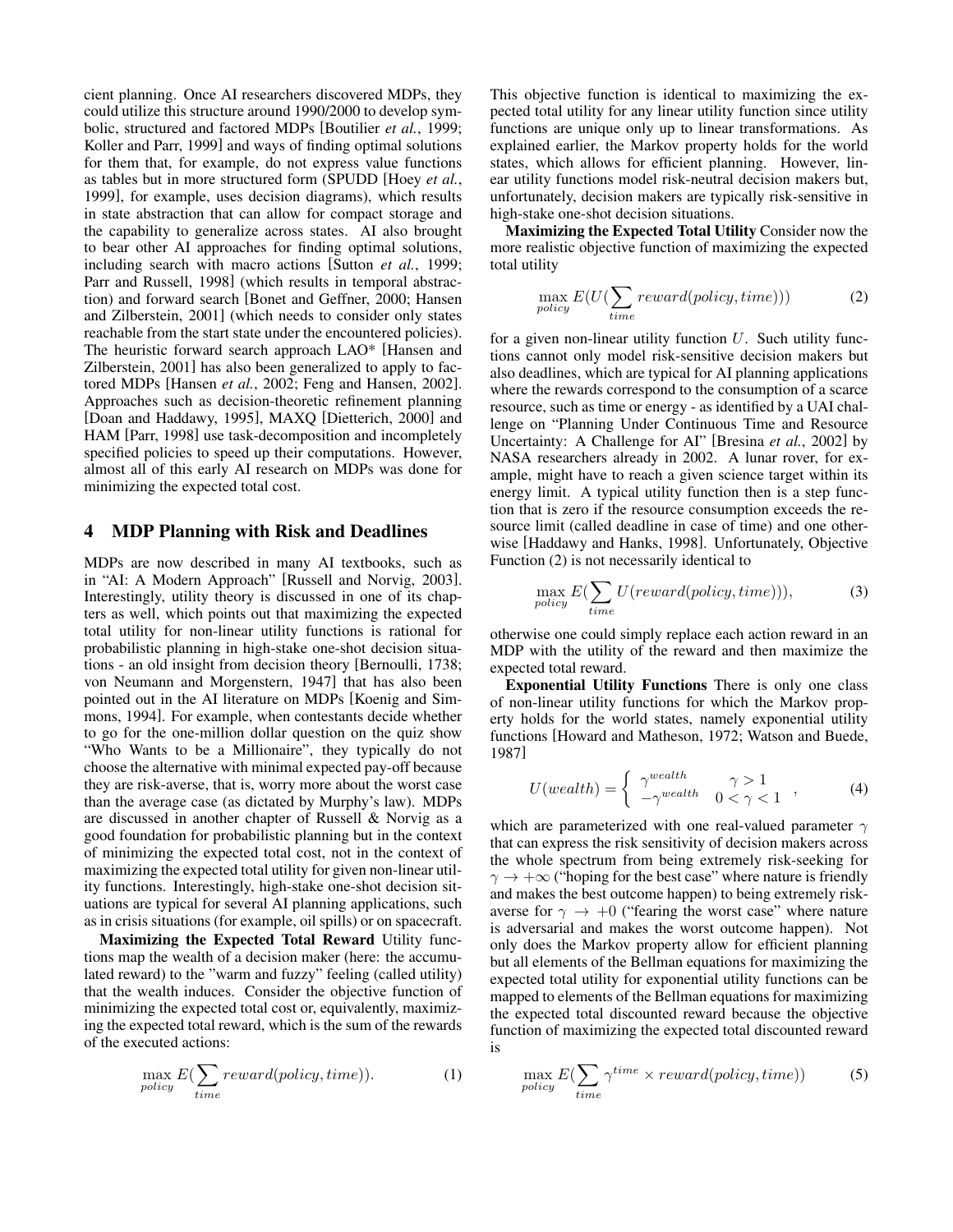while the objective function of maximizing the expected utility for the utility functions  $U(weak) = \gamma^{weak}$  is

$$
\max_{policy} E(U(\sum_{time} reward(policy, time)))
$$
 (6)

$$
= \max_{policy} E(\gamma^{\sum_{time} reward(policy, time)}) \tag{7}
$$

$$
= \max_{policy} E(\prod_{time} \gamma^{reward(policy, time)} \times 1). \tag{8}
$$

The values  $\gamma^{reward(policy, time)}$  can often be treated as timevarying discount factors for MDPs that provide a reward of one for achieving the goal state (in the last time step) and no other action rewards (in earlier time steps) [Koenig, 2000], 1 which often makes it possible to transform approaches that maximize the expected total discounted reward to approaches that maximize the expected total utility for exponential utility functions, sometimes with only few changes [Koenig and Liu, 1999; Liu, 2005].

General Non-Linear Utility Functions Exponential utility functions model only decision makers with a risk sensitivity that does not depend on their wealth but, unfortunately, risk-averse decision makers typically become less risk averse as they accumulate rewards and become wealthier [Bell, 1988]. Exponential utility functions cannot model realistic utility functions for deadlines either. Thus, exponential utility functions are still not sufficiently expressive. For other non-linear utility functions, the Markov property does not hold for the world states but it can be restored by including the wealth in the state, even though this increases the state space with an essentially real-valued dimension and thus makes planning less efficient. Value functions then map these augmented states (which are pairs of world states and wealths) to their cost-to-go values:

$$
(States \times Wealth) \to \mathbb{R}.
$$
 (9)

However, value functions can often be represented more compactly if they are interpreted as mapping world states to functions (called reward functions) from wealths to cost-to-go values

$$
States \to (Weakh \to \mathbb{R}) \tag{10}
$$

because these reward functions can sometimes be represented exactly and compactly with a small number of parameters and then be stored and manipulated efficiently. The corresponding Bellman equations then relate reward functions (one for each world state) rather than cost-to-go values (one for each augmented state), which allows planners to employ "functional" or "symbolic" dynamic programming approaches that operate on the reward functions directly rather than the cost-to-go values. Various classes of reward functions have been studied that are closed under the application of the Bellman operator (and contain the desired utility functions), which allows functional or symbolic dynamic programming approaches (such as functional value iteration [Liu and Koenig, 2006]) to transform reward functions of these classes to reward functions of the same class, which can be represented in the same framework.

The idea of computing value functions over one or more continuous state dimensions required to support the above calculations first appeared in [Boyan and Littman, 2000] and has not only been used for maximizing the expected total utility for general non-linear utility functions but also, for example, for maximizing the expected total reward in the presence of time-varying rewards. Reward functions have been used in [Li and Littman, 2005] (who use piecewise constant reward functions), [Feng *et al.*, 2004] (who use piecewise constant and piecewise linear reward functions), [Poupart *et al.*, 2002] and [Pynadath and Marsella, 2004] (who use piecewise linear reward functions represented as decision-trees with linear reward functions at the leaves), [Liu and Koenig, 2006] (who use piecewise linear reward functions with and without exponential tails) and [Liu and Koenig, 2005; 2008] (who use piecewise one-switch reward functions, which are combinations of exponential and linear reward functions), even though their number of pieces typically increases as dynamic programming progresses. Of special interest are piecewise linear reward functions because they can be used to easily approximate any reward function from above and below to a desired degree as dynamic programming progresses. This property can be used to estimate the error of the resulting solution and sometimes results in good approximation guarantees, which allows one to trade off between runtime and memory consumption on one hand and the solution quality on the other hand [Liu and Koenig, 2006]. Piecewise linear reward functions can also approximate piecewise linear reward functions themselves, which could be used to repeatedly simplify them as dynamic programming progresses, for example, to keep their number of pieces constant.

More recently, AI researchers have extended this form of dynamic programming to arbitrary *multivariate* mixed discrete and continuous piecewise transitions and reward functions with discrete actions [Sanner *et al.*, 2011] (arbitrary piecewise transitions and rewards), continuous actions [Zamani *et al.*, 2012] (piecewise linear transitions and up to univariate quadratic rewards) and arbitrary multivariate approximations [Vianna *et al.*, 2013] (piecewise linear transitions and rewards) — all using an extended algebraic decision diagram (XADD) data structure. Ultimately, this extension makes it possible to use the aforementioned techniques for planning with exponential utility functions in multivariate mixed discrete and continuous MDPs.

AI researchers have also studied probabilistic planning with resource limits, where there are no goal states but the execution of actions does not only consume the resource but also results in rewards. A lunar rover, for example, might have to maximize its science return within its energy limit. The resource consumptions are not deterministic but can be characterized by probability distributions over continuous values [Marecki *et al.*, 2007].

<sup>&</sup>lt;sup>1</sup>To be precise about the mapping,  $\gamma^{time}$  corresponds to  $\prod_{time} \gamma^{reward(policy, time)}$ , and  $reward(policy, time)$  is 1 in the last time step and zero otherwise, which makes the sum disappear.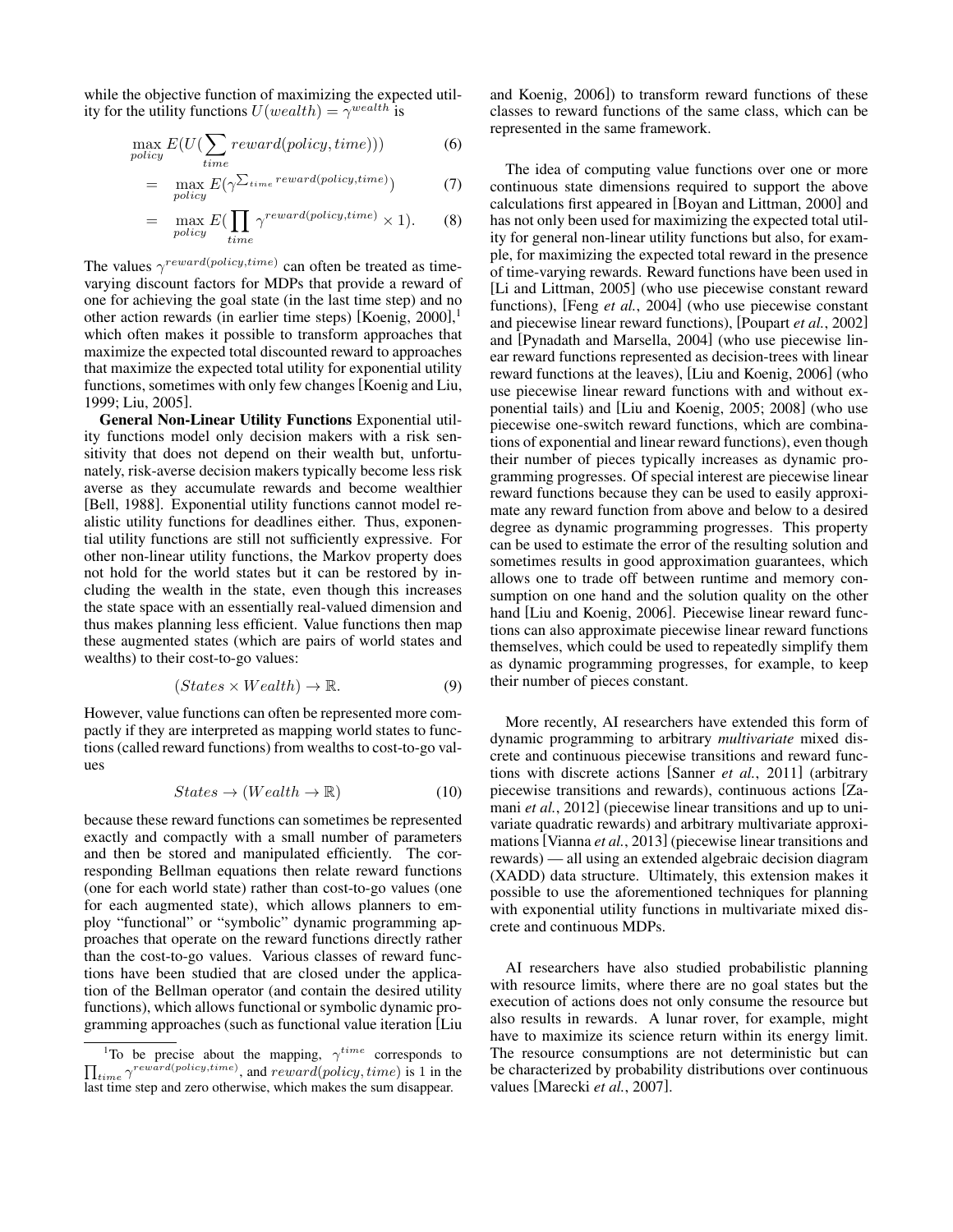## 5 Game-Theoretic, Imprecise Model, and Robust Objectives

Modeling realistic decision-making scenarios often requires the consideration of the independent (and presumed rational) actions of other agents. Such models for multiple agents inherently induce competing objectives which must then be explicitly modeled. Perhaps the simplest case is the two player *zero-sum* Markov game [Littman, 1994], where two agents  $a_1$  and  $a_2$  optimize their policies at each time step in order to maximize and minimize, respectively, the reward (that is, one agent's gain is the other agent's loss). This can be defined over a time horizon as follows, where the expectation is taken over stochastic policies of the agents as well as transition uncertainty and where Q recursively encapsulates all discounting, expectations, and game-theoretic reasoning for smaller horizons with the base case  $Q(\text{policy}_{a_1}^0, \text{policy}_{a_2}^0, -1) = 0$ :

 $\max_{policy_{a_1}^{time}}$  $\min_{policy_{a_2}^{time}}$  $E(reward(polic y_{a_1}^{time}, policy_{a_2}^{time}, time)$ 

 $+ Q(policy_{a_1}^{time}, policy_{a_2}^{time}, time - 1)).$ 

If the agents sequentially alternate turns (resulting in a Stackelberg game) then this Markov game can be solved by a simple extension of value iteration to perform both a max and a min. However, if, more generally, the agents move concurrently, then a common solution is to assume that the agents follow stochastic strategies and seek a *Nash equilibrium* at every time step of value iteration [Littman, 1994]. This idea can also be extended to mixed discrete and continuous state MDPs [Kinathil *et al.*, 2014]. Variations of this framework have received attention in the last decade due to applications in security and policing [Paruchuri *et al.*, 2008].

Additional variations of Markov games have seen their application in *robust* MDP optimization settings where either (1) transition parameters are not known precisely [Delgado *et al.*, 2011] or (2) complex distributions are approximated by high-confidence intervals in chance-constrained control [Zamani *et al.*, 2013]. In both cases, nature is seen as the adversarial agent  $a_2$  in a Markov game framework, and a robust solution guarantees that a given value is achievable for the worst-case transition (and thus outcome) selection of nature. Other works suggest further modifying such extreme worst-case robust adversarial objectives (that is, "lightning does not strike twice") to mitigate how adversarially nature behaves [Mannor *et al.*, 2012].

A more general setting involving multiple agents with objectives that are not necessarily competing is the case of *general sum* Markov games where *each* agent a<sup>i</sup> (for i ∈  $\{1, \ldots, k\}$  maximizes its own reward profile  $reward_i$  subject to all other agent's actions. This more general setting generally does not have a unique solution [Hu and Wellman, 1998]. However, methods exist to find all *correlated equilibria* for a set of agents [MacDermed *et al.*, 2011] (requiring agent communication to agree on an equilibrium).

### 6 Multi-Criteria Objectives

When humans use MDPs as a tool for decision support, one of the most difficult tasks is to engineer the reward, given trade-offs among different (often competing) objective criteria. In this *multi-objective* or *multi-criteria* setting, it is common to assume that the desired reward function is composed of a linear combination of n sub-reward criteria  $reward_j$  (for  $j \in \{1, \ldots, n\}$ , each weighted by weight  $w_j \in \mathbb{R}$ :

$$
\max_{policy} E\left(\sum_{time} \sum_{j=1}^{n} w_j \cdot reward_j(policy, time)\right).
$$

Choosing a particular instantiation of weights  $w_i$  (such as a balanced weighting where  $w_j = 1$  for all j) leads to a *scalarization* of the multi-criteria objective into a standard MDP objective, see [Roijers and Whiteson, 2017] for an excellent overview.

Research over the last decade and a half sought to find good policies over a variety of weight preferences [Natarajan and Tadepalli, 2005; Ziebart *et al.*, 2008] by adopting alpha-vector style piecewise convex value function solutions from partially observable Markov Decision Processes. Other work has sought to find *all* optimal policies for any preference weighting for discrete state MDPs using so-called *convex hull value iteration* [Barrett and Narayanan, 2008]. Recently, solutions for *all* optimal policies have been extended to mixed discrete and continuous MDPs by treating the weights as continuous state variables and leveraging symbolic dynamic programming [Kinathil *et al.*, 2017].

### 7 Non-Markovian Objectives

Historically, the bulk of approaches for planning in both deterministic and probabilistic settings limit the specification of the objective function to be Markovian in nature; either through a set of goal states to be reached or state (and action) specific rewards (and costs, respectively). Quite often, however, the desired behavior of an agent is non-Markovian in nature. High-level goals or constraints, such as "always return to the charging station at some point in the future" or "always serve a customer within 5 time units after they make a request," refer to the *entire trajectory* (that is, state sequence) that an agent would encounter.

To complicate matters further, the entire trajectory of an agent may not be finite. For example, a life-long agent would be expected to continually operate under a given specification, achieving subgoals constantly.

To represent temporally extended goals and preferences over the trajectory an agent takes in an environment, various forms of *temporal logic* have been introduced. Techniques for dealing with temporal logics have come primarily from the controller synthesis community [Pnueli and Rosner, 1989]. However, there are some notable attempts to incorporate such specifications directly into more traditional planners.

Perhaps the most common form of temporal logics is Linear Temporal Logic (LTL), which allows us to combine operators describing the next time step in an agent's trajectory  $($ ), some time step in the future  $($  $\Diamond$ ), all time steps in the future  $(\Box)$ , as well as any combination of typical Boolean connectives. As an example,  $\Box \Diamond (at \ chrg\_stat)$  is a realization of the first statement above: always eventually be at a charging station.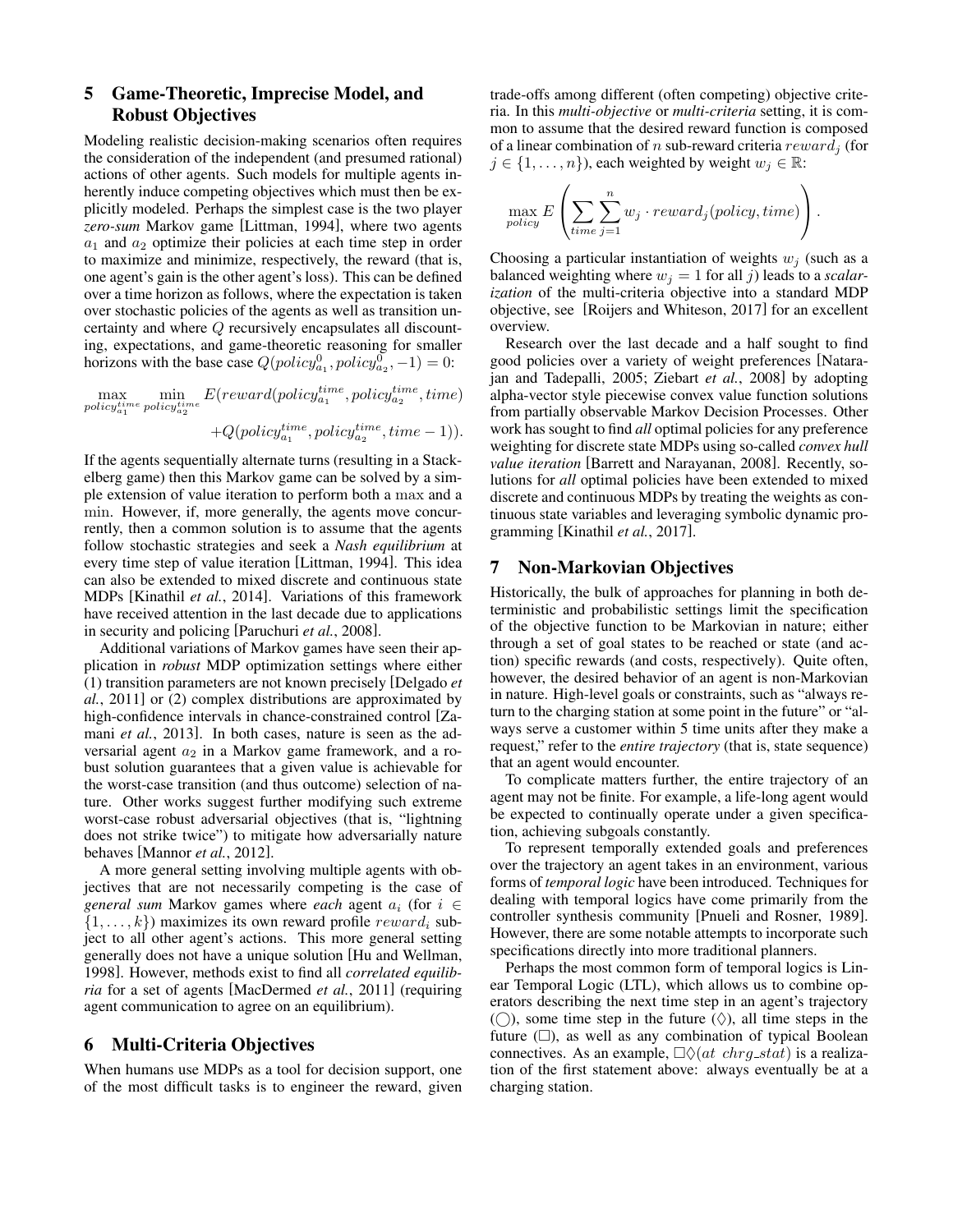

Figure 1:  $\Box \Diamond (at \ chrg\_stat)$  as a non-deterministic automaton.

A restricted subclass of LTL for preferences and goal constraints was introduced in the 2006 International Planning Competition  $(IPC).<sup>2</sup>$  Only a small subset of possible modal operator combinations was allowed in the specification, and the bulk of techniques entered into the competition treated each of the options independently (as opposed to a general solution). Since their introduction to the planning community, there have been limited attempts to address a richer class of temporally extended goals, and we cover a representative sample here.

A common thread for many of the approaches is to modify the original problem specification with non-Markovian rewards into an equivalent Markovian formulation (perhaps at the expense of encoding size). By far the most popular approach is to use *automata* to capture the essence of the temporally extended specification and then to model the behavior of the automata as part of the domain theory. As an example, the automaton representing  $\Box \Diamond (at \ chrg\_stat)$  is shown in Figure 1.

This technique was first introduced for a subset of LTL [Cresswell and Coddington, 2004] and then quickly extended to a richer class of expressions [Baier and McIlraith, 2006]. These works focused on finite versions of LTL in the deterministic setting.

Subsequent work extended this work to the infinite case, where the agent's trajectory in the environment is assumed to be infinite [Patrizi *et al.*, 2011]. This approach also leverages a compilation to automata, models its behavior as part of the domain theory and then searches for solutions that loop indefinitely by finding a state where the automata is accepting and a loop of actions returns the agent to that state.

The technique was improved further by moving to the nondeterministic setting [Patrizi *et al.*, 2013] where the accepting condition can be achieved infinitely often by using a key modeling trick: An auxiliary action predicated on the original goal is introduced that non-deterministically achieves a new goal fluent, or leads to a state where another normal action must occur, see Figure 2. In this configuration, a strong cyclic solution (that is, one that always achieves the goal eventually) will correspond to behavior that satisfies the original temporally extended goal over an infinite trajectory. This work further allows for general non-deterministic actions, which brings us one step closer to the probabilistic setting.

A similar approach (using richer forms of automata) in the non-deterministic setting generalized the range of LTL ex-

```
(:action achieve_goal
 :precondition (and <original-goal>
                    (did-something))
:effect (oneof (goal)
                (not (did-something))))
(:action any_other_action
:precondition <original-precondition>
:effect (and <original-effect>
```
Figure 2: Re-encoding to achieve a goal condition infinitely often. As long as the accepting criterion of the automata is captured by original-goal, the achieve goal action can be

applied. This subsequently forces another regular action to occur (represented by any other action) causing a cyclic planner to

find an infinite loop satisfying the original goal.

(did-something)))

pressivity further [Camacho *et al.*, 2017b]. Follow-up work also investigated the dual notion of producing a certificate when and why no solution exists [Camacho *et al.*, 2018].

At the level of MDPs, similar concurrent research initially tackled the task of producing solutions that maximize the probability of achieving an LTL specification [Courcoubetis and Yannakakis, 1990; Baier *et al.*, 2004], and later solutions that maximize the expected total reward while achieving LTL "almost surely" [Ding *et al.*, 2011]. The latter work addressed the task by identifying an "optimizing proposition" that corresponds to the repeated satisfaction of an LTL formula and aims to minimize the expected total cost between successive achievements of the optimizing proposition.

While these works focus on achieving the specification as a hard constraint (either to be surely satisfied or satisfied with maximum probability), they do not provide a solution for using non-Markovian specifications as a soft constraint or preference. Initial attempts to address this setting either progressed [Thiébaux et al., 2006] or regressed [Bacchus et *al.*, 1997] the logical specification during a trajectory of the agent, but rely on custom solutions for handling the formulae explicitly. Recently, one work aimed to remedy this by converting the LTL preferences (each of which has a corresponding reward) into separate automata as described above for the non-probabilistic case [Camacho *et al.*, 2017a]. Consequently, the problem is reformulated so that the automata's accepting conditions are incorporated as Markovian rewards in the new state description, allowing one to leverage off-theshelf probabilistic planners. In addition, reward shaping [Ng *et al.*, 1999] techniques leveraging the compiled LTL reward automata structure can be used to mitigate off-the-shelf planner difficulties with sparse delayed rewards often arising with LTL objectives [Camacho *et al.*, 2017a].

Finally, to expand the expressivity of the logic specifications directly towards probabilistic reasoning, a range of probabilistic temporal logics have been introduced, see [Konur, 2010] for a broad summary. However, few have been realized in the MDP setting as viable specifications for non-Markovian goals or preferences.

Non-Markovian rewards and goals play a key role in describing a wide range of real-world phenomena and complex

<sup>2</sup>http://icaps-conference.org/ipc2006/ deterministic/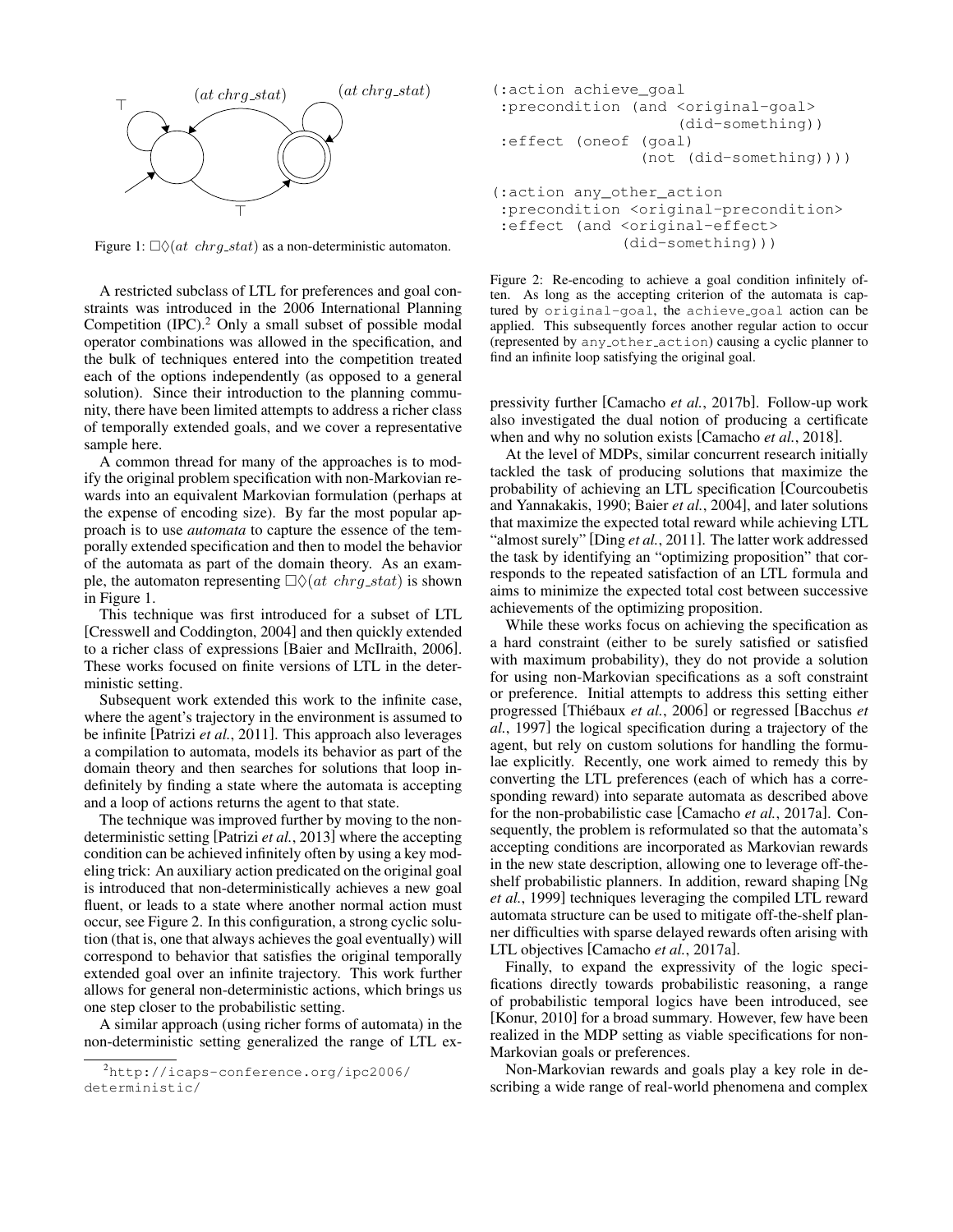objectives. In this section, we have given a broad overview of the efforts towards addressing this important style of nontraditional objective functions, but the efforts pale in comparison to the amount of research focused on Markovian-based objectives. We can also see the common thread in solution style for many of the approaches: convert non-Markovian specifications into equivalent Markovian ones by leveraging structure within the specification itself.

### 8 Concluding Remarks

MDP planning with non-traditional objective functions is still a very small research area compared to exploiting structure for efficient MDP planning with traditional objective functions. Of course, the research directions of using realistic objective functions and efficient planning are not competing, since we pointed out that advances in the latter have helped the former (such as for functional and symbolic dynamic programming). However, as AI matures and sees increasing applications, the non-traditional objective functions covered in this paper (and beyond) are critical for the success of AI planning and – relative to work on exploiting structure – warrant much more research focus than they have received so far.

### Acknowledgments

This paper was written by the presenters in the session "Non-Traditional Objective Functions" of Dagstuhl seminar 18071 on "Planning and Operations Research", which was held on February 11-16, 2018. The effort at the University of Southern California was supported by the National Science Foundation (NSF) under grant numbers 1724392, 1409987 and 1319966. The views and conclusions contained in this document are those of the authors and should not be interpreted as representing the official policies, either expressed or implied, of the sponsoring organizations, agencies or the U.S. government.

### References

- [Bacchus *et al.*, 1997] F. Bacchus, C. Boutilier, and A. Grove. Structured solution methods for non-Markovian decision processes. In *Proceedings of the AAAI Conference on Artificial Intelligence*, pages 112–117, 1997.
- [Baier and McIlraith, 2006] J. Baier and S. McIlraith. Planning with temporally extended goals using heuristic search. In *Proceedings of teh International Conference on Automated Planning and Scheduling*, pages 342–345, 2006.
- [Baier et al., 2004] C. Baier, M. Größer, M. Leucker, B. Bollig, and F. Ciesinski. Controller synthesis for probabilistic systems. In *Proceedings of the International Conference on Theoretical Computer Science as part of the IFIP World Computer Congress*, pages 493–506, 2004.
- [Barrett and Narayanan, 2008] L. Barrett and S. Narayanan. Learning all optimal policies with multiple criteria. In *Proceedings of the International Conference on Machine Learning*, pages 41–47, 2008.
- [Bell, 1988] D. Bell. One-switch utility functions and a measure of risk. *Management Science*, 34(12):1416–1424, 1988.
- [Bernoulli, 1738] D. Bernoulli. Specimen theoriae novae de mensura sortis. *Commentarii Academiae Scientiarum Imperialis*

*Petropolitanae*, 5, 1738. Translated by L. Sommer, Econometrica, 22: 23–36, 1954.

- [Bonet and Geffner, 2000] B. Bonet and H. Geffner. Planning with incomplete information as heuristic search in belief space. In *Proceedings of the International Conference on Artificial Intelligence Planning and Scheduling*, pages 52–61, 2000.
- [Boutilier *et al.*, 1999] C. Boutilier, T. Dean, and S. Hanks. Decision-theoretic planning: Structural assumptions and computational leverage. *Journal of Artificial Intelligence Research*, 11:1–94, 1999.
- [Boyan and Littman, 2000] J. Boyan and M. Littman. Exact solutions to time-dependent MDPs. In *Advances in Neural Information Processing Systems*, volume 13, pages 1026–1032, 2000.
- [Bresina *et al.*, 2002] J. Bresina, R. Dearden, N. Meuleau, S. Ramakrishnan, D. Smith, and R. Washington. Planning under continuous time and resource uncertainty: A challenge for AI. In *Proceedings of the International Conference on Uncertainty in Artificial Intelligence*, pages 77–84, 2002.
- [Camacho *et al.*, 2017a] A. Camacho, O. Chen, S. Sanner, and S. McIlraith. Non-Markovian rewards expressed in LTL: Guiding search via reward shaping. In *Proceddings of the International Symposium on Combinatorial Search*, pages 159–160, 2017.
- [Camacho *et al.*, 2017b] A. Camacho, E. Triantafillou, C. Muise, J. Baier, and S. McIlraith. Non-deterministic planning with temporally extended goals: LTL over finite and infinite traces. In *Proceedings of the AAAI Conference on Artificial Intelligence*, pages 3716–3724, 2017.
- [Camacho et al., 2018] A. Camacho, J. Baier, C. Muise, and S. McIlraith. Finite LTL synthesis as planning. In *Proceedings of teh International Conference on Automated Planning and Scheduling*, 2018.
- [Courcoubetis and Yannakakis, 1990] C. Courcoubetis and M. Yannakakis. Markov decision processes and regular events (extended abstract). In *Proceedings of the International Colloquium on Automata, Languages and Programming*, pages 336–349, 1990.
- [Cresswell and Coddington, 2004] S. Cresswell and A. Coddington. Compilation of LTL goal formulas into PDDL. In *Proceedings of the European Conference on Artificial Intelligence*, pages 985–986, 2004.
- [Delgado *et al.*, 2011] K. Delgado, S. Sanner, and L. de Barros. Efficient solutions to factored MDPs with imprecise transition probabilities. *Artificial Intelligence*, 175:1498–1527, 2011.
- [Dietterich, 2000] T. Dietterich. Hierarchical reinforcement learning with the MAXQ value function decomposition. *Journal of Machine Learning Research*, 13:227–303, 2000.
- [Ding *et al.*, 2011] X. Ding, S. Smith, C. Belta, and D. Rus. MDP optimal control under temporal logic constraints. In *Proceedings of the IEEE Conference on Decision and Control and European Control Conference*, pages 532–538, 2011.
- [Doan and Haddawy, 1995] A. Doan and P. Haddawy. Decisiontheoretic refinement planning: Principles and application. Technical Report TR 95-01-01, Department of Electrical Engineering and Computer Science, University of Wisconsin at Milwaukee, Milwaukee (Wisconsion), 1995.
- [Feng and Hansen, 2002] Z. Feng and E. Hansen. Symbolic heuristic search for factored Markov decision processes. In *Proceedings of the AAAI Conference on Artificial Intelligence*, 2002.
- [Feng *et al.*, 2004] Z. Feng, R. Dearden, N. Meuleau, and R. Washington. Dynamic programming for structured continuous Markov decision problems. In *Proceedings of the International Conference on Uncertainty in Artificial Intelligence*, 2004.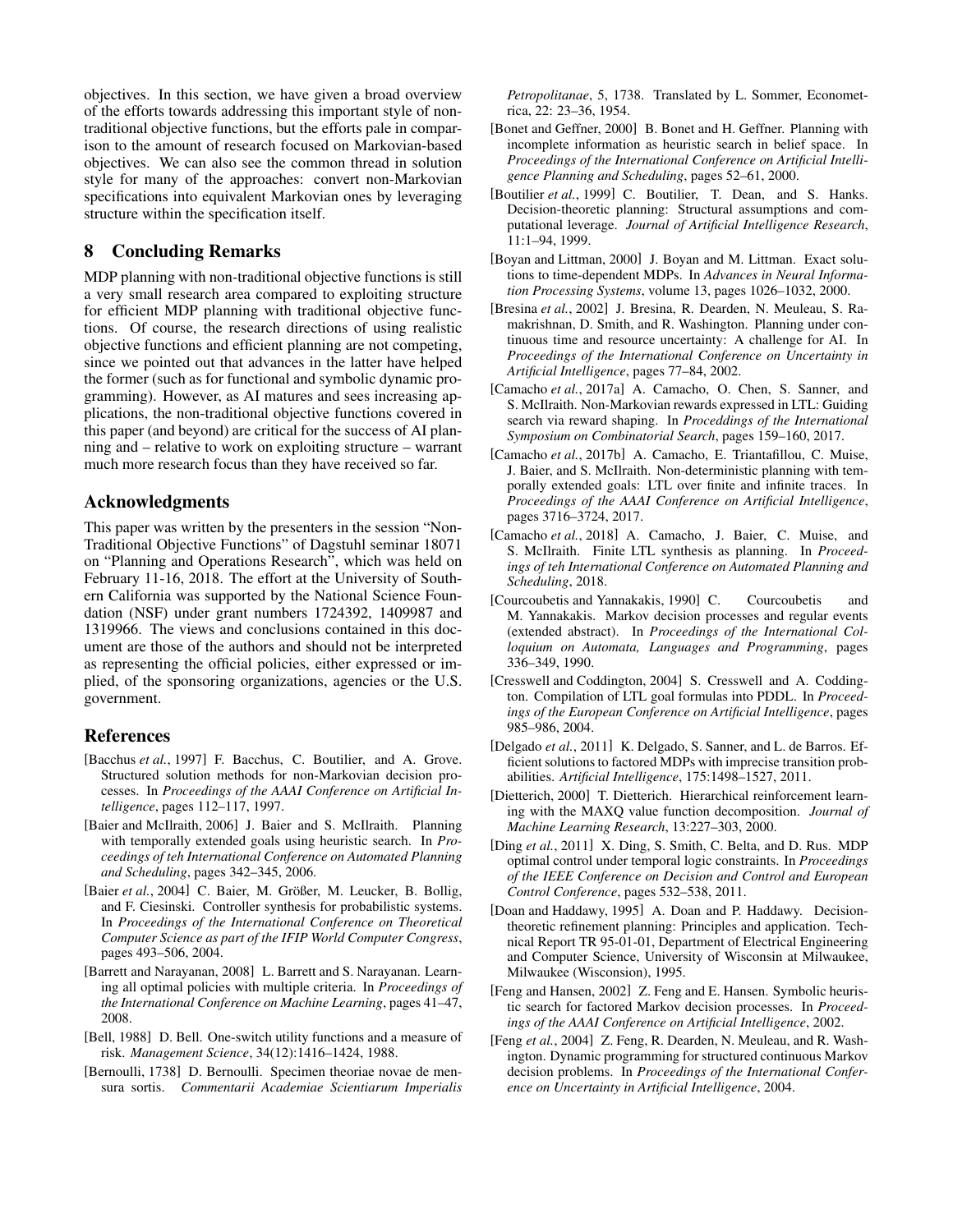- [Haddawy and Hanks, 1998] P. Haddawy and S. Hanks. Utility models for goal-directed decision-theoretic planners. *Computational Intelligence*, 14(3):392–429, 1998.
- [Hansen and Zilberstein, 2001] E. Hansen and S. Zilberstein. LAO\*: a heuristic search algorithm that finds solutions with loops. *Artificial Intelligence*, 129:35–62, 2001.
- [Hansen et al., 2002] E. Hansen, R. Zhou, and Z. Feng. Symbolic heuristic search using decision diagrams. In *Proceedings of the International Symposium on Abstraction, Reformulation and Approximation*, pages 83–98, 2002.
- [Hoey *et al.*, 1999] J. Hoey, R. Aubin, and C. Boutilier. SPUDD: stochastic planning using decision diagrams. In *Proceedings of the International Conference on Uncertainty in Artificial Intelligence*, pages 279–288, 1999.
- [Howard and Matheson, 1972] R. Howard and J. Matheson. Risksensitive Markov decision processes. *Management Science*, 18(7):356—-369, 1972.
- [Hu and Wellman, 1998] J. Hu and M. Wellman. Multiagent reinforcement learning: Theoretical framework and an algorithm. In *Proceedings of the International Conference on Machine Learning*, pages 242–250, 1998.
- [Kinathil *et al.*, 2014] S. Kinathil, S. Sanner, and N. Penna. Closedform solutions to a subclass of continuous stochastic games via symbolic dynamic programming. In *Proceedings of the International Conference on Uncertainty in Artificial Intelligence*, pages 390–399, 2014.
- [Kinathil *et al.*, 2017] S. Kinathil, H. Soh, and S. Sanner. Analytic decision analysis via symbolic dynamic programming for parameterized hybrid MDPs. In *Proceedings of the International Conference on Automated Planning and Scheduling*, pages 181–185, 2017.
- [Koenig and Liu, 1999] S. Koenig and Y. Liu. Sensor planning with non-linear utility functions. In *Proceedings of the European Conference on Planning*, pages 265–277, 1999.
- [Koenig and Simmons, 1994] S. Koenig and R. Simmons. How to make reactive planners risk-sensitive. In *Proceedings of the International Conference on Artificial Intelligence Planning Systems*, pages 293–298, 1994.
- [Koenig, 2000] S. Koenig. Planning-task transformations for soft deadlines. In *Proceedings of the International Workshop on Agent Theories, Architectures, and Languages*, pages 305–319, 2000.
- [Koller and Parr, 1999] D. Koller and R. Parr. Computing factored value functions for policies in structured MDPs. In *Proceedings of the International Joint Conference on Artificial Intelligence*, pages 1332–1339, 1999.
- [Konur, 2010] S. Konur. Real-time and probabilistic temporal logics: An overview. *CoRR*, abs/1005.3200, 2010.
- [Li and Littman, 2005] L. Li and M. Littman. Lazy approximation for solving continuous finite-horizon MDPs. In *Proceedings of the AAAI Conference on Artificial Intelligence*, 2005.
- [Littman, 1994] M. Littman. Markov games as a framework for multi-agent reinforcement learning. In *Proceedings of the International Conference on Machine Learning*, pages 157–163, 1994.
- [Liu and Koenig, 2005] Y. Liu and S. Koenig. Risk-sensitive planning with one-switch utility functions: Value iteration. In *Proceedings of the AAAI Conference on Artificial Intelligence*, pages 993–999, 2005.
- [Liu and Koenig, 2006] Y. Liu and S. Koenig. Functional value iteration for decision-theoretic planning with general utility func-

tions. In *Proceedings of the AAAI Conference on Artificial Intelligence*, pages 1186–1193, 2006.

- [Liu and Koenig, 2008] Y. Liu and S. Koenig. An exact algorithm for solving MDPs under risk-sensitve planning objectives with one-switch utility functions. In *Proceedings of the International Joint Conference on Autonomous Agents and Multiagent Systems*, pages 453–460, 2008.
- [Liu, 2005] Y. Liu. *Decision-Theoretic Planning under Risk-Sensitive Planning Objectives*. PhD thesis, College of Computing, Georgia Institute of Technology, Atlanta (Georgia), 2005.
- [MacDermed *et al.*, 2011] L. MacDermed, K. Narayan, C. Isbell Jr., and L. Weiss. Quick polytope approximation of all correlated equilibria in stochastic games. In *Proceedings of the AAAI Conference on Artificial Intelligence*, pages 707–712, 2011.
- [Mannor *et al.*, 2012] S. Mannor, O. Mebel, and H. Xu. Lightning does not strike twice: Robust MDPs with coupled uncertainty. In *Proceedings of the International Conference on Machine Learning*, 2012.
- [Marecki *et al.*, 2007] J. Marecki, S. Koenig, and M. Tambe. A fast analytical algorithm for solving Markov decision processes with real-valued resources. In *Proceedings of the International Joint Conference on Artificial Intelligence*, pages 2536–2541, 2007.
- [Natarajan and Tadepalli, 2005] S. Natarajan and P. Tadepalli. Dynamic preferences in multi-criteria reinforcement learning. In *Proceedings of the International Conference on Machine Learning*, pages 601–608, 2005.
- [Ng et al., 1999] A. Ng, D. Harada, and S. Russell. Policy invariance under reward transformations: Theory and application to reward shaping. In *Proceedings of the International Conference on Machine Learning*, pages 278–287, 1999.
- [Parr and Russell, 1998] R. Parr and S. Russell. Reinforcement learning with hierarchies of machines. In *Advances in Neural Information Processing Systems*, volume 11, 1998.
- [Parr, 1998] R. Parr. *Hierarchical Control and Learning for Markov Decision Processes*. PhD thesis, Computer Science Division, University of California at Berkeley, Berkeley (California), 1998.
- [Paruchuri *et al.*, 2008] P. Paruchuri, J. Pearce, J. Marecki, M. Tambe, F. Ordonez, and S. Kraus. Playing games for security: An efficient exact algorithm for solving Bayesian Stackelberg games. In *Proceedings of the International Joint Conference on Autonomous Agents and Multiagent Systems*, pages 895–902, 2008.
- [Patrizi *et al.*, 2011] F. Patrizi, N. Lipovetzky, Giuseppe De Giacomo, and H. Geffner. Computing infinite plans for LTL goals using a classical planner. In *Proceedings of the International Joint Conference on Artificial Intelligence*, pages 2003–2008, 2011.
- [Patrizi et al., 2013] F. Patrizi, N. Lipovetzky, and H. Geffner. Fair LTL synthesis for non-deterministic systems using strong cyclic planners. In *Proceedings of the International Joint Conference on Artificial Intelligence*, pages 2343–2349, 2013.
- [Pnueli and Rosner, 1989] A. Pnueli and R. Rosner. On the synthesis of a reactive module. In *Proceedings of the ACM SIGPLAN-SIGACT Symposium on Principles of Programming Languages*, pages 179–190, 1989.
- [Poupart *et al.*, 2002] P. Poupart, C. Boutilier, D. Schuurmans, and R. Patrascu. Piecewise linear value function approximation for factored MDPs. In *Proceedings of the AAAI Conference on Artificial Intelligence*, pages 292–299, 2002.
- [Pynadath and Marsella, 2004] D. Pynadath and S. Marsella. Fitting and compilation of multiagent models through piecewise linear functions. In *Proceedings of the International Conference on Autonomous Agents and Multiagent Systems*, 2004.